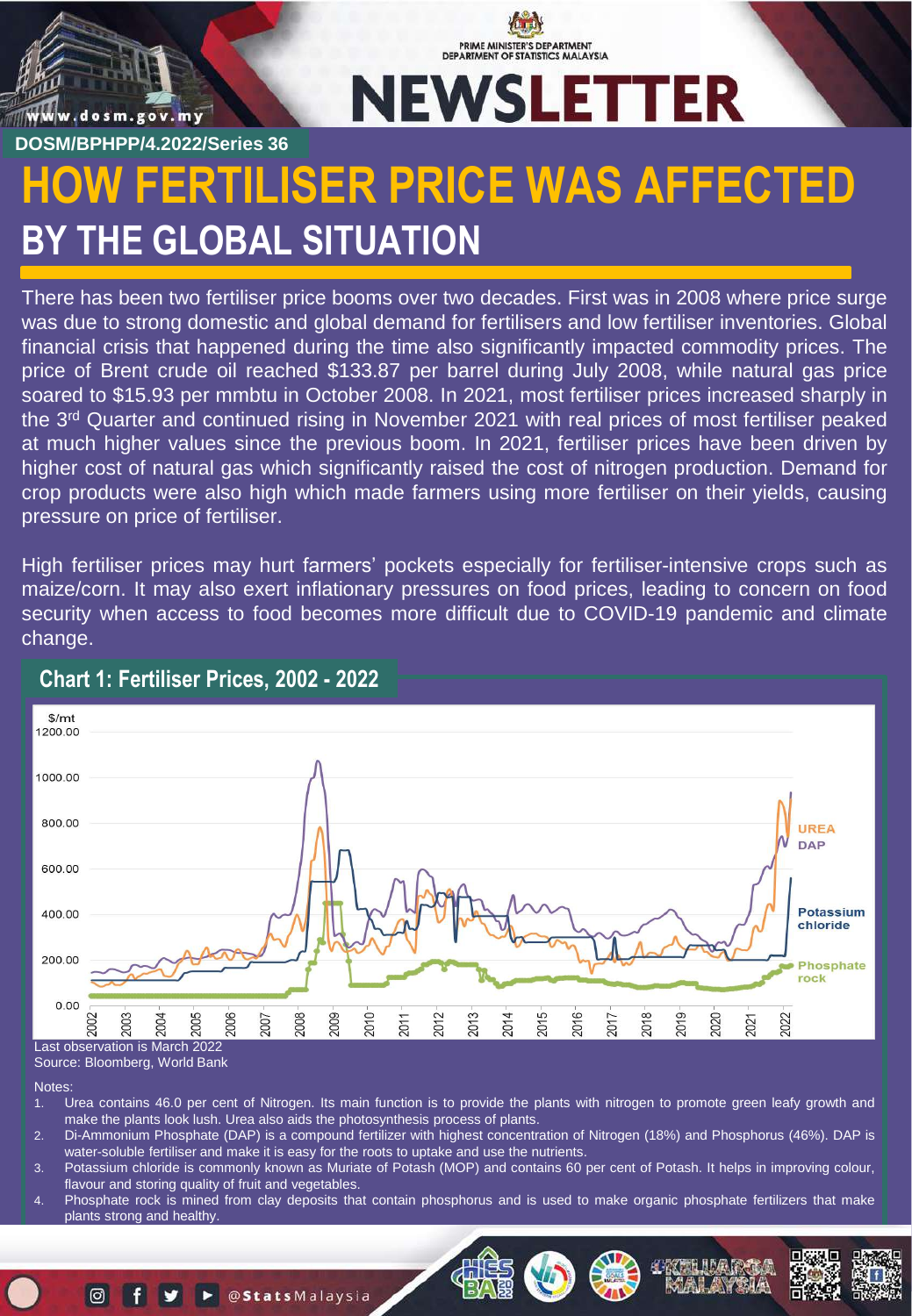## **HOW DOES RUSSIA – UKRAINE TENSIONS AFFECT FERTILISER PRICES**

In 2019, Russia was the second-largest producer that produced 9.1 per cent of global fertiliser (23.7 million tonnes), 7.0 per cent of global nitrogen (N), 7.3 per cent of global phosphate (P<sub>2</sub>O<sub>5</sub>) and 17.4 per cent of global potash  $(K<sub>2</sub>O)$  (Table 1). Russia also accounted approximately 14.5 per cent of global fertiliser exports (16.6 million tonnes) and was the world's top exporter of nitrogen fertiliser (13.7%) or 7.2 million tonnes (Table 2).

Russia's decision to temporarily suspend outgoing trade is expected to have a strong ripple effect across global food markets. The FAO Food Price Index continued to record a new all-time high, averaged 159.3 points in March 2022, up 12.6 per cent from February 2022 and was 33.6 per cent higher than in March 2021, indicating food prices remained in an upward trend especially for cereals, dairy and vegetable oils commodities.

|                     |               |               |                      | लकर                       |
|---------------------|---------------|---------------|----------------------|---------------------------|
| <b>Countries</b>    | <b>Total</b>  | Nitrogen (N)  | Phosphate $(P_2O_5)$ | Potash (K <sub>2</sub> O) |
| <b>China</b>        | 51,952,404.03 | 32,529,245.11 | 13,277,275.92        | 6,145,883.00              |
| <b>Russia</b>       | 23,703,400.00 | 10,913,200.00 | 4,115,200.00         | 8,675,000.00              |
| India               | 18,512,900.00 | 13,722,200.00 | 4,790,700.00         |                           |
| <b>USA</b>          | 18,231,745.13 | 13,261,506.63 | 4,600,400.00         | 369,838.50                |
| Canada              | 16,348,900.00 | 3,927,800.00  | 241,700.00           | 12,179,400.00             |
| <b>Belarus</b>      | 8,553,447.00  | 988,187.00    | 216,967.00           | 7,348,293.00              |
| <b>Morocco</b>      | 4,850,500.00  | 1,135,100.00  | 3,715,400.00         | ٠                         |
| <b>Indonesia</b>    | 4,796,729.24  | 4,137,667.66  | 659,061.58           | m.                        |
| <b>Egypt</b>        | 4,672,600.00  | 4,200,000.00  | 462,800.00           | 9,800.00                  |
| <b>Saudi Arabia</b> | 4,237,300.00  | 2,760,800.00  | 1,476,500.00         |                           |

### **Table 1: Top 10 Countries in Productions of Fertilisers (tonnes), 2019**

## **Table 2: Top 10 Countries in Exports of Fertilisers (tonnes), 2019**

| <b>Countries</b>   | <b>Total</b>  | Nitrogen (N) | Phosphate $(P_2O_5)$   | Potash $(K2O)$  |
|--------------------|---------------|--------------|------------------------|-----------------|
| <b>Russia</b>      | 16,608,212.91 | 7,188,072.94 | 2,952,177.50           | 6,467,962.47    |
| Canada             | 13,239,612.51 | 1,481,734.25 | $\overline{15,512.13}$ | 11,742,366.13   |
| China              | 12,005,515.16 | 6,061,171.48 | 5,350,888.52           | 593,455.16      |
| <b>Belarus</b>     | 6,940,318.16  | 476,251.21   | 145,248.57             | 6,318,818.38    |
| <b>Morocco</b>     | 5,153,550.72  | 1,178,416.90 | 3,854,297.07           | 120,836.75      |
| Saudi Arabia       | 4,215,981.80  | 2,146,451.60 | 2,058,112.73           | 11,417.47       |
| <b>USA</b>         | 4,094,459.46  | 1,630,695.86 | 2,181,367.74           | 282,395.86      |
| <b>Germany</b>     | 3,382,262.87  | 1,142,028.19 | 77,599.51              | 2, 162, 635. 17 |
| <b>Belgium</b>     | 2,794,740.16  | 1,664,493.69 | 454,105.50             | 676,140.97      |
| <b>Netherlands</b> | 2,695,733.93  | 2,088,769.17 | 260,755.75             | 346,209.01      |
| Source: FAOSTATS   |               |              |                        |                 |







Source: FAOSTATS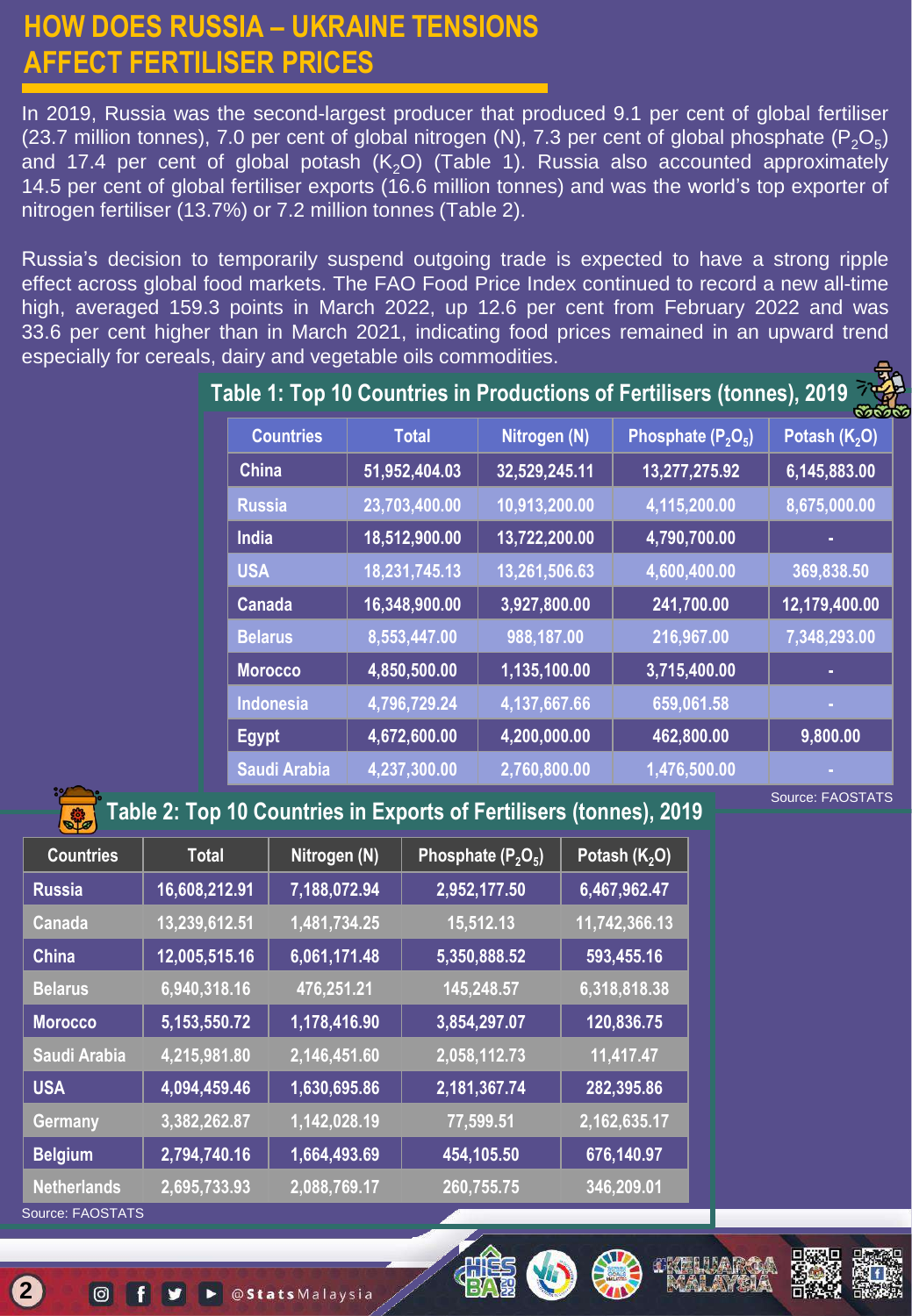## **FERTILISER IN MALAYSIA'S SITUATION**

Agricultural sectors in Malaysia especially farmers use a lot of fertilisers to harvest their crops. Malaysia is heavily dependent on imported fertilisers coming from neighboring countries such as China, USA, Indonesia, Canada and Russia. In 2021, Malaysia's total import value for nitrogen, phosphate and potassic was RM4.3 billion. China was the top importer for nitrogen with 54.2 per cent of total import value for nitrogen in Malaysia, while Egypt and Canada were the top importer for phosphate and potassic to Malaysia, respectively.

The issue of rising fertiliser prices in Malaysia has been a vital concern recently. It may cause prices of fresh produce to be higher, including Malaysia's primary commodity which is palm oil. Among the factors that contributed to the increase in fertiliser prices are reduced supply from producers' countries, increases in raw materials cost such as crude oil and natural gas that led to higher transportation costs as well as foreign exchange rates. Concomitantly, farmers and producers had to bear higher costs burden, resulting in rise of production cost, hence reducing farmers' income. Consumers on the other hand, need to pay even higher price for foods and fresh produces.



#### **Chart 2: Manufacture of Fertilisers, Year-on-Year, January 2017 – February 2022**

Source: Producer Price Index, DOSM

The producer price index for manufacture of fertilisers also showed an upward trend throughout the year of 2021 with the highest increase was in November 2021 (24.3%) as shown in Chart 2. In February 2022, the index increased moderately 17.6 per cent, with price of Urea rose 28.7 per cent, the highest increase since October 2011.

## **OUTLOOK FOR 2022**

Most fertiliser's prices are anticipated to increase in 2022 following global supplies that are hit by multiple factors such as reduced supplies from top exporter countries, primarily China and Russia that may cause disruptions to the supply chain. In addition, due to Russia invasion on Ukraine, fertiliser producers in Russia were recommended to temporarily halt their exports. Consequently, raw materials prices may continue to surge further, causing higher cost in manufacture of fertilisers and its end products especially foods.

**3**